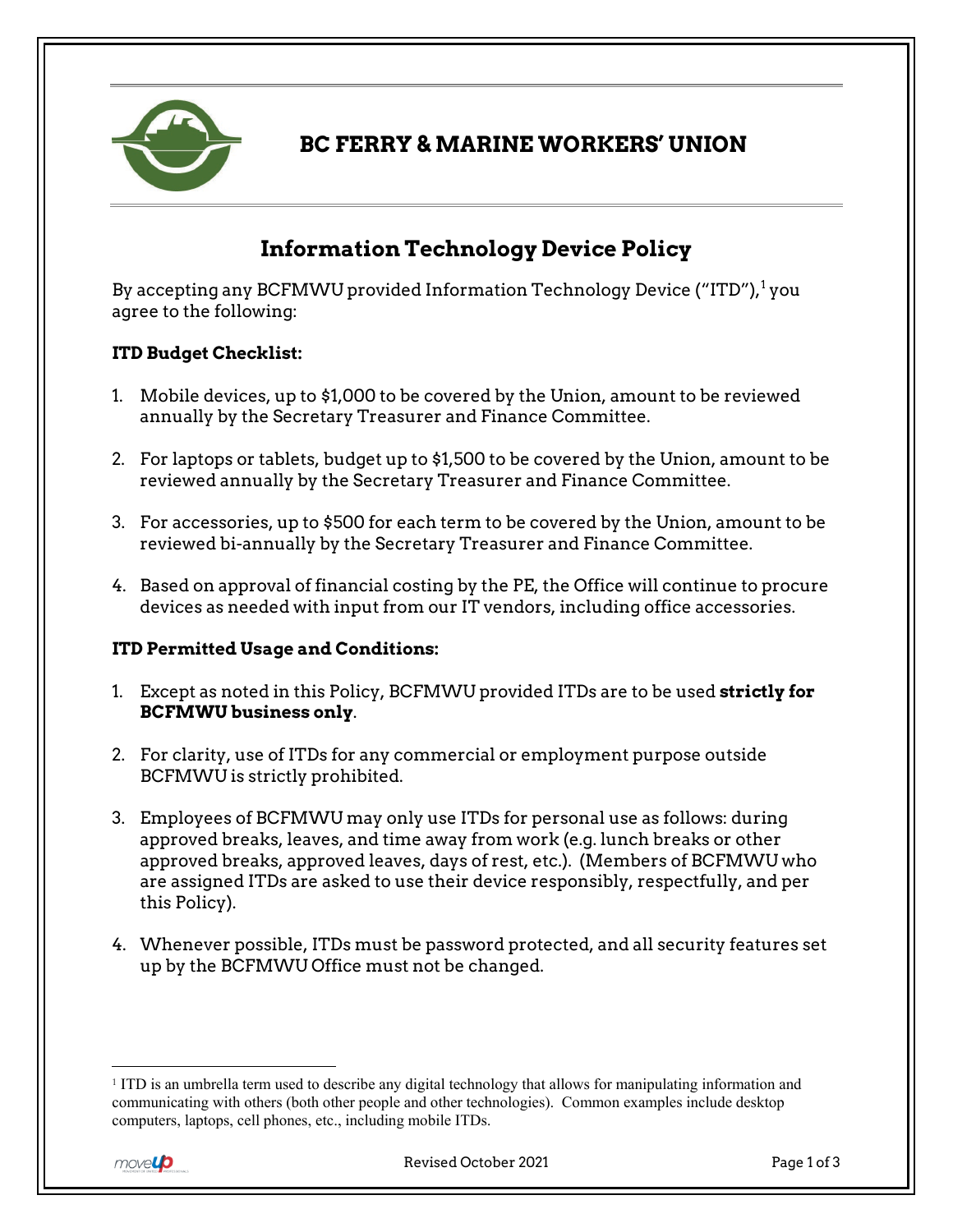- 5. BCFMWU will provide, and you are required at all times to use, adequate protective covering and/or carrying cases for any mobile ITD (e.g. laptops, tablets, mobile phones, etc.).
- 6. Any lost, stolen, damaged, or broken ITD must be reported to the BCFMWU Office immediately. Any and all repairs are to be performed by the BCFMWU's IT provider and arranged through the BCFMWU Office, except if covered by warranty. Where applicable, the Local is responsible to cover the cost of servicing the equipment between annual maintenance services.
- 7. ITDs and all accessories shall be returned to the BCFMWU Office upon request, or once your employment or elected term ends. Any accessories not returned will be charged back to the user.
- 8. Misuse of an ITD may result in discipline, up to and including termination of your employment for cause and/or charges under the BCFMWU Constitution. "Misuse" includes using an ITD for any action, or in any manner, that contravenes the BCFMWU Constitution or this Policy, constitutes workplace misconduct, or is otherwise criminal or illegal.

### **Privacy Considerations:**

- 9. The British Columbia *Personal Information Protection Act*, [SBC 2003], c. 63 governs the collection, use, and disclosure by BCFMWU of the personal information on your ITD.
- 10. ITDs may be monitored, tracked or audited by BCFMWU where reasonable for the purposes of managing our employment relationship or investigating breach of the BCFMWU Constitution.
- 11. BCFMWU will not engage in real-time software monitoring or tracking except where necessary to investigate a reasonably held allegation of ITD misuse, as defined above.
- 12. Please direct any questions with respect to privacy considerations in this Policy or otherwise to the BCFMWU Privacy Officer (see BCFMWU "Privacy Policy").

If you are assigned use of an ITD on a mobile plan, the following provisions also apply:

- 1. BCFMWU will replace lost, stolen or broken devices once per term (3 years) at the lowest cost or no cost to the BCFMWU. Half of the costs shall be billed back to the Local or respective Provincial Executive Officer budget, where applicable.
- 2. Personal use of a business paid mobile plan is a taxable benefit to the holder per **Canada Revenue Agency,** and must be tracked and reported to the BCFMWU Office on a calendar year basis as a percentage of use.
- 3. Monthly mobile ITD plan costs will be paid by BCFMWU on the assumption that these devices are to be used in Canada for BCFMWU business. Unauthorized overages will be charged back to the user – Contact BCFMWU Office for overage

movel**p**